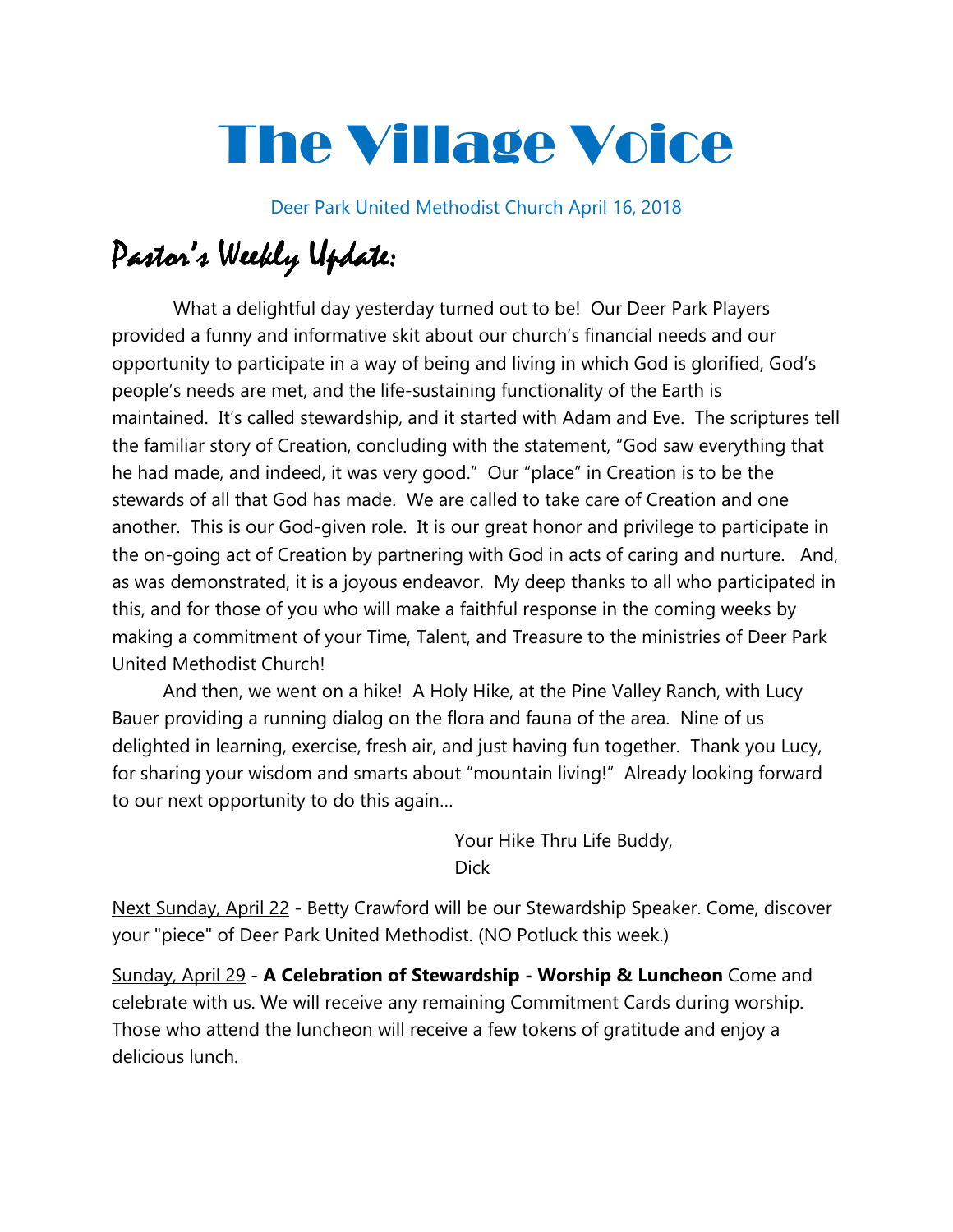# SERVICE SNAPSHOTS

On Sunday…

- Ken Carpenter and Pete Von Vett helped us all out as liturgist and usher.
- Joyce Von Vett accompanied the hymns.
- We watched a very cute skit on stewardship.

#### JOYS AND CONCERNS:

- Jean C., prayers for Jean T. who had traumatic experience on the roadway.
- Debbie G., prayers for Anthony.
- Linda Z., prayers for all the people getting snow.
- Beth M., prayers for her daughter, being hospitalized to undergo tests.

# BIBLE VERSES FOR NEXT WEEK:

Acts 4:5-12 Psalm 23 (UMH 754 or 137) 1 John 3:16-24 John 10:11-18

Next Sunday is the Fourth Sunday of Easter

## UPCOMING EVENTS:

Sunday, April 22: No potluck.

Sunday, April 29: Stewardship Lunch. Everyone please come and enjoy.

## ANNOUNCEMENTS:

The Deer Park United Methodist Church Music Ministry and Outreach has been providing musical instruments to youth in our area for over ten years. Thirty instruments have been provided to youth and elementary schools in our area. These instruments are donated and reconditioned if needed. If you have an instrument that is in a closet or no longer needed, please consider donating it to us.

Anyone that is available to sing or play for Special Music any upcoming Sunday please let me know.

Deer Park UMC is now registered with Amazon Smile. Support your charitable organization by starting your shopping at smile.amazon.com Check out our webpage deerparkumc.org. We have reloadable Gift Cards for King Soopers and Safeway. They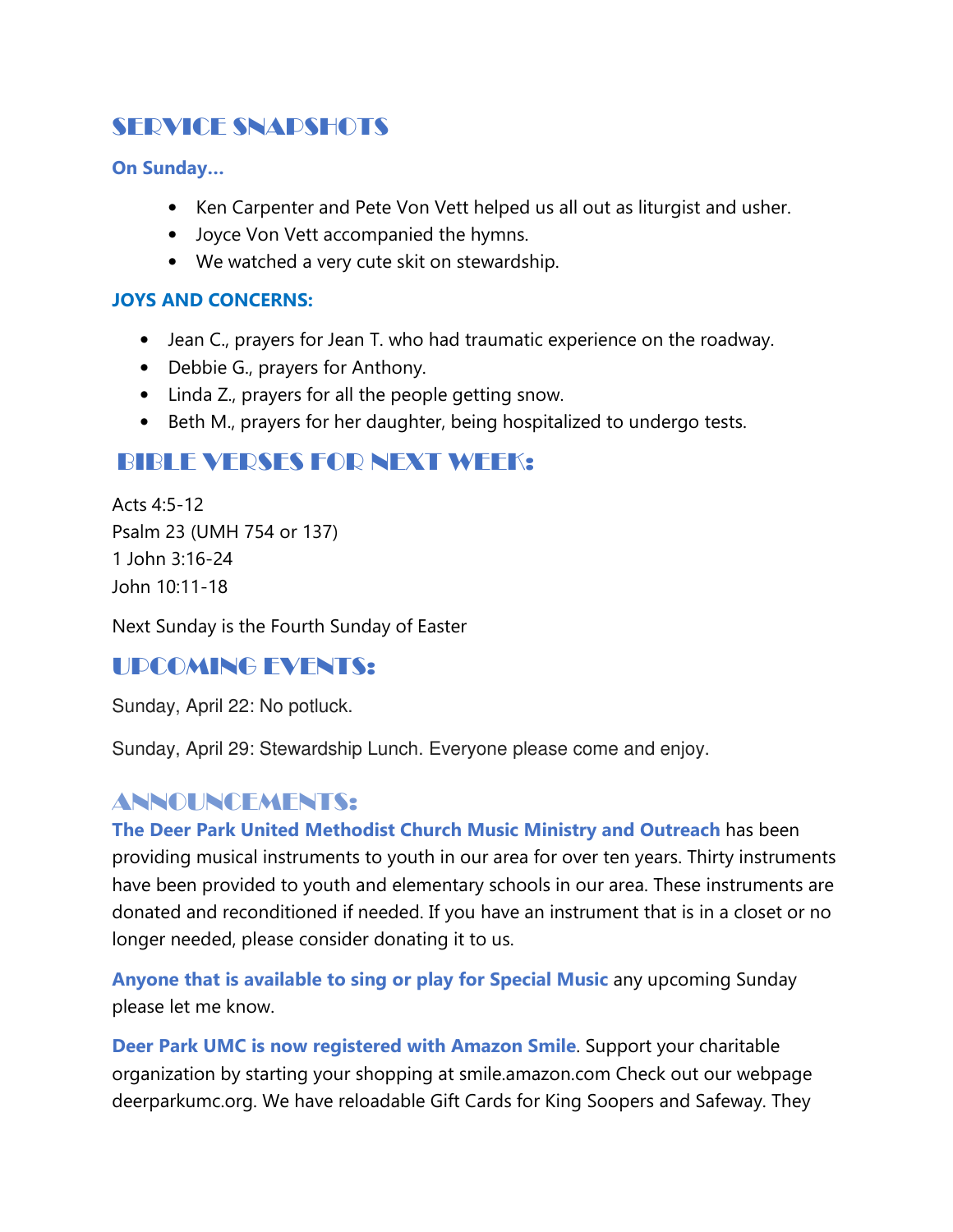are a great way to donate to the church as we receive a percentage of the money spent on groceries. See Donna Bastien.

We are still collecting shoes for Soles for Souls so bring your used shoes and drop them off in the box by the office. Shoes in any condition, even heavily worn or chewed by your new puppy, will be repurposed to help those in need.

Our Noisy Offering is being repurposed to the church's general fund. Please drop your extra change in the bucket at the back of the sanctuary.

Join the UMC Market—It's an easy way to donate funds to the church without spending any extra money. Like our Safeway and King Soopers cards, UMC Market allows you to do your regular shopping through a website portal. From the portal, you shop where you'd normally shop, and a % of your purchase amount is donated to the church. Visit umcmarket.org and follow the prompts to sign up. Then, sign in to the website, click on the store where you want to shop (Kohl's, Staples, Barnes & Noble among many others), and make purchases as usual. The UMC Market app has updated. Go to their site and make a new account.

DPUMC is now one of the AmazonSmile charities, so if you select the church as your charity, we get 0.5% of the purchase price from eligible AmazonSmile purchases. Go to smile.amazon.com and select the church as your charity, and then start Amazon shopping at http://smile.amazon.com for it to count. Note that Amazon is no longer one of the UMC market vendors so this is the best way for the church to benefit from Amazon purchases.

#### NEXT SUNDAY

For next Sunday, April 22, we have the following:

Liturgist— Nicole Moore Usher— John Gatlin Sunday School— Betty Crawford Children's Time—Pastor Dick McPherson Fellowship— Kim Moore

\*We are in need of volunteers for Sundays in April/May. Sign-up sheets are available on the table in Fellowship Hall see where you might be able to help out, or send an email to the office. Thanks!